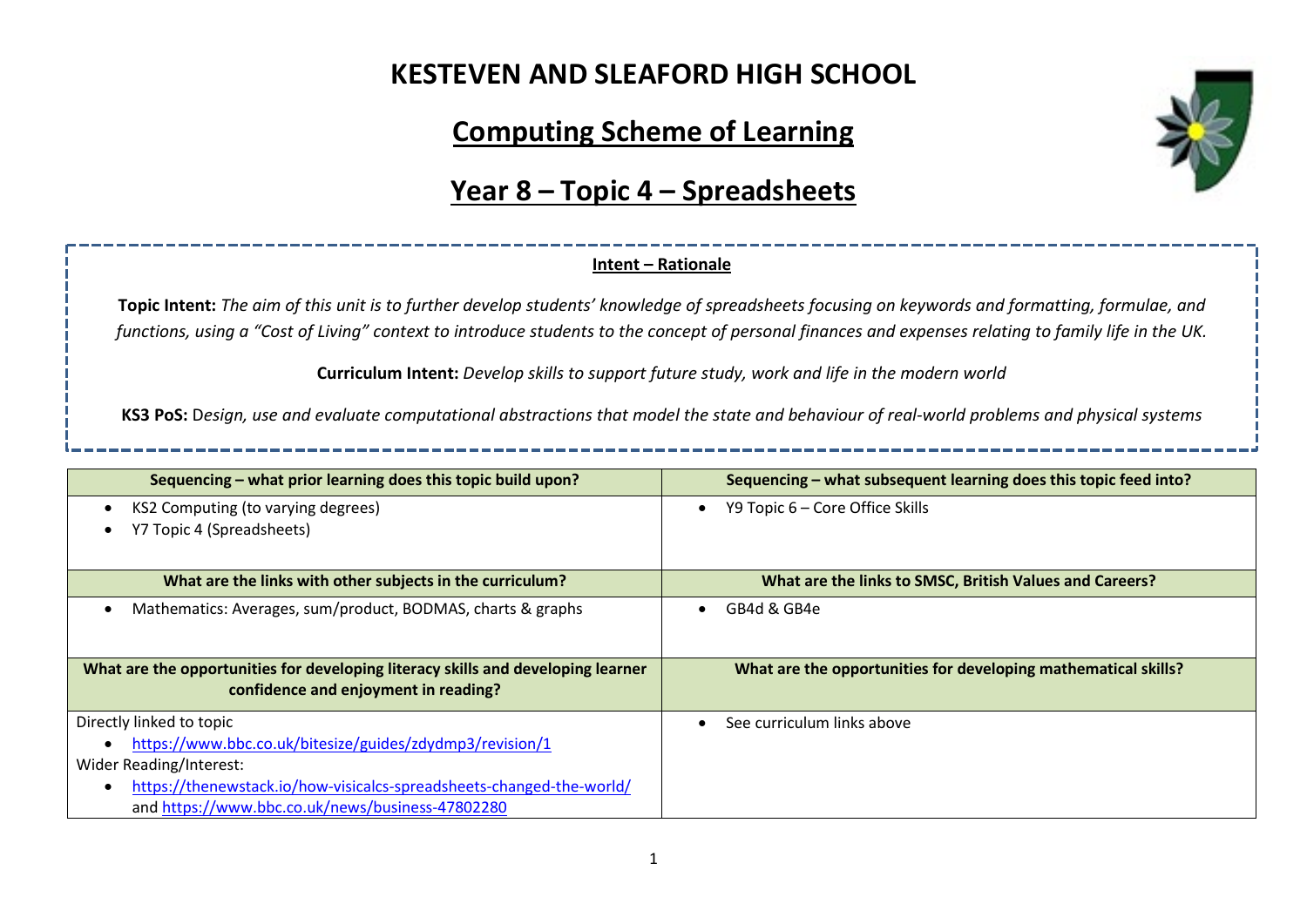## **KESTEVEN AND SLEAFORD HIGH SCHOOL**

# **Computing Scheme of Learning**

## **Year 8 – Topic 4 – Spreadsheets**

**Intent – Concepts**